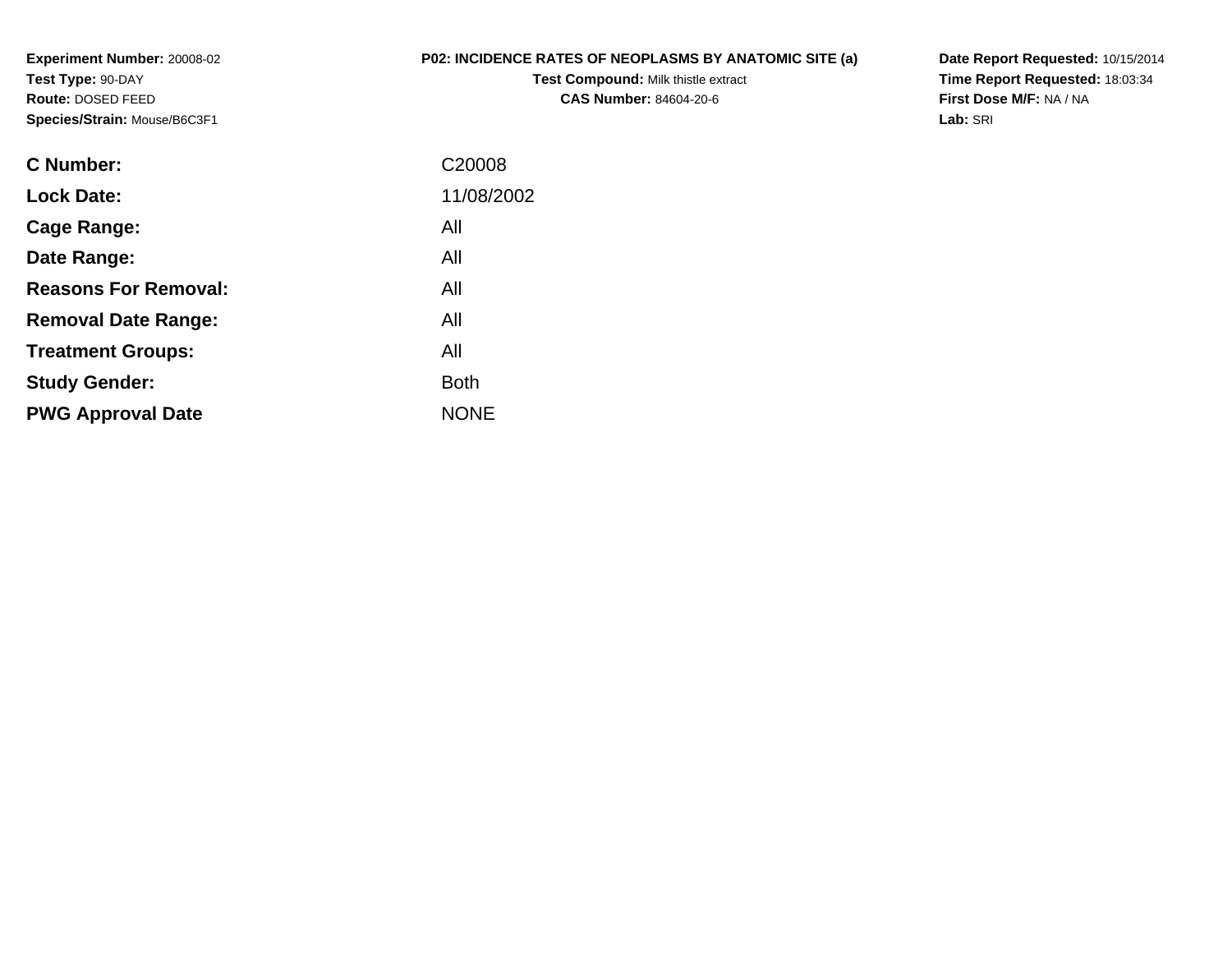| Time Report Requested: 18:03:34<br>Test Type: 90-DAY<br>Test Compound: Milk thistle extract<br>First Dose M/F: NA / NA<br>Route: DOSED FEED<br><b>CAS Number: 84604-20-6</b><br>Lab: SRI<br>Species/Strain: Mouse/B6C3F1<br><b>B6C3F1 Mouse MALE</b><br><b>PPM</b><br><b>PPM</b><br>12500 PPM<br>50000 PPM<br>3125<br>6250<br><b>PPM</b><br>25000 PPM<br>0<br><b>Disposition Summary</b><br>10<br>10<br>10<br>10<br>10<br>10<br><b>Animals Initially In Study</b><br><b>Early Deaths</b><br><b>Survivors</b><br><b>Terminal Sacrifice</b><br>10<br>10<br>10<br>10<br>10<br>10<br>10<br>10<br>10<br>10<br>10<br>10<br><b>Animals Examined Microscopically</b><br><b>ALIMENTARY SYSTEM</b><br>(0)<br>(0)<br>(10)<br>(0)<br>(0)<br>(10)<br>Esophagus<br>Gallbladder<br>(10)<br>(0)<br>(0)<br>(0)<br>(0)<br>(9)<br>Intestine Large, Cecum<br>(10)<br>(0)<br>(0)<br>(0)<br>(10)<br>(0)<br>Intestine Large, Colon<br>(10)<br>(0)<br>(0)<br>(0)<br>(0)<br>(10)<br>Intestine Large, Rectum<br>(0)<br>(0)<br>(10)<br>(10)<br>(0)<br>(0)<br>Intestine Small, Duodenum<br>(0)<br>(0)<br>(10)<br>(0)<br>(0)<br>(9)<br>Intestine Small, Ileum<br>(0)<br>(0)<br>(10)<br>(0)<br>(0)<br>(10)<br>Intestine Small, Jejunum<br>(0)<br>(10)<br>(0)<br>(0)<br>(10)<br>(0)<br>(0)<br>(0)<br>Liver<br>(10)<br>(0)<br>(0)<br>(10)<br>(0)<br>(0)<br>(0)<br>(10)<br>Pancreas<br>(10)<br>(0)<br><b>Salivary Glands</b><br>(10)<br>(0)<br>(0)<br>(0)<br>(0)<br>(10)<br>Stomach, Forestomach<br>(10)<br>(10)<br>(10)<br>(10)<br>(10)<br>(10)<br>Stomach, Glandular<br>(10)<br>(0)<br>(0)<br>(10)<br>(10)<br>(10)<br>CARDIOVASCULAR SYSTEM<br>(0)<br>(0)<br>(0)<br>(10)<br>(0)<br>(10)<br>Heart<br><b>ENDOCRINE SYSTEM</b><br><b>Adrenal Cortex</b><br>(10)<br>(0)<br>(0)<br>(0)<br>(0)<br>(10)<br>Adrenal Medulla<br>(10)<br>(0)<br>(0)<br>(0)<br>(0)<br>(10)<br>Parathyroid Gland<br>(10)<br>(0)<br>(0)<br>(0)<br>(0)<br>(10) | Experiment Number: 20008-02 | P02: INCIDENCE RATES OF NEOPLASMS BY ANATOMIC SITE (a) | Date Report Requested: 10/15/2014 |  |  |  |  |
|---------------------------------------------------------------------------------------------------------------------------------------------------------------------------------------------------------------------------------------------------------------------------------------------------------------------------------------------------------------------------------------------------------------------------------------------------------------------------------------------------------------------------------------------------------------------------------------------------------------------------------------------------------------------------------------------------------------------------------------------------------------------------------------------------------------------------------------------------------------------------------------------------------------------------------------------------------------------------------------------------------------------------------------------------------------------------------------------------------------------------------------------------------------------------------------------------------------------------------------------------------------------------------------------------------------------------------------------------------------------------------------------------------------------------------------------------------------------------------------------------------------------------------------------------------------------------------------------------------------------------------------------------------------------------------------------------------------------------------------------------------------------------------------------------------------------------------------------------------------------------------------------------|-----------------------------|--------------------------------------------------------|-----------------------------------|--|--|--|--|
|                                                                                                                                                                                                                                                                                                                                                                                                                                                                                                                                                                                                                                                                                                                                                                                                                                                                                                                                                                                                                                                                                                                                                                                                                                                                                                                                                                                                                                                                                                                                                                                                                                                                                                                                                                                                                                                                                                   |                             |                                                        |                                   |  |  |  |  |
|                                                                                                                                                                                                                                                                                                                                                                                                                                                                                                                                                                                                                                                                                                                                                                                                                                                                                                                                                                                                                                                                                                                                                                                                                                                                                                                                                                                                                                                                                                                                                                                                                                                                                                                                                                                                                                                                                                   |                             |                                                        |                                   |  |  |  |  |
|                                                                                                                                                                                                                                                                                                                                                                                                                                                                                                                                                                                                                                                                                                                                                                                                                                                                                                                                                                                                                                                                                                                                                                                                                                                                                                                                                                                                                                                                                                                                                                                                                                                                                                                                                                                                                                                                                                   |                             |                                                        |                                   |  |  |  |  |
|                                                                                                                                                                                                                                                                                                                                                                                                                                                                                                                                                                                                                                                                                                                                                                                                                                                                                                                                                                                                                                                                                                                                                                                                                                                                                                                                                                                                                                                                                                                                                                                                                                                                                                                                                                                                                                                                                                   |                             |                                                        |                                   |  |  |  |  |
|                                                                                                                                                                                                                                                                                                                                                                                                                                                                                                                                                                                                                                                                                                                                                                                                                                                                                                                                                                                                                                                                                                                                                                                                                                                                                                                                                                                                                                                                                                                                                                                                                                                                                                                                                                                                                                                                                                   |                             |                                                        |                                   |  |  |  |  |
|                                                                                                                                                                                                                                                                                                                                                                                                                                                                                                                                                                                                                                                                                                                                                                                                                                                                                                                                                                                                                                                                                                                                                                                                                                                                                                                                                                                                                                                                                                                                                                                                                                                                                                                                                                                                                                                                                                   |                             |                                                        |                                   |  |  |  |  |
|                                                                                                                                                                                                                                                                                                                                                                                                                                                                                                                                                                                                                                                                                                                                                                                                                                                                                                                                                                                                                                                                                                                                                                                                                                                                                                                                                                                                                                                                                                                                                                                                                                                                                                                                                                                                                                                                                                   |                             |                                                        |                                   |  |  |  |  |
|                                                                                                                                                                                                                                                                                                                                                                                                                                                                                                                                                                                                                                                                                                                                                                                                                                                                                                                                                                                                                                                                                                                                                                                                                                                                                                                                                                                                                                                                                                                                                                                                                                                                                                                                                                                                                                                                                                   |                             |                                                        |                                   |  |  |  |  |
|                                                                                                                                                                                                                                                                                                                                                                                                                                                                                                                                                                                                                                                                                                                                                                                                                                                                                                                                                                                                                                                                                                                                                                                                                                                                                                                                                                                                                                                                                                                                                                                                                                                                                                                                                                                                                                                                                                   |                             |                                                        |                                   |  |  |  |  |
|                                                                                                                                                                                                                                                                                                                                                                                                                                                                                                                                                                                                                                                                                                                                                                                                                                                                                                                                                                                                                                                                                                                                                                                                                                                                                                                                                                                                                                                                                                                                                                                                                                                                                                                                                                                                                                                                                                   |                             |                                                        |                                   |  |  |  |  |
|                                                                                                                                                                                                                                                                                                                                                                                                                                                                                                                                                                                                                                                                                                                                                                                                                                                                                                                                                                                                                                                                                                                                                                                                                                                                                                                                                                                                                                                                                                                                                                                                                                                                                                                                                                                                                                                                                                   |                             |                                                        |                                   |  |  |  |  |
|                                                                                                                                                                                                                                                                                                                                                                                                                                                                                                                                                                                                                                                                                                                                                                                                                                                                                                                                                                                                                                                                                                                                                                                                                                                                                                                                                                                                                                                                                                                                                                                                                                                                                                                                                                                                                                                                                                   |                             |                                                        |                                   |  |  |  |  |
|                                                                                                                                                                                                                                                                                                                                                                                                                                                                                                                                                                                                                                                                                                                                                                                                                                                                                                                                                                                                                                                                                                                                                                                                                                                                                                                                                                                                                                                                                                                                                                                                                                                                                                                                                                                                                                                                                                   |                             |                                                        |                                   |  |  |  |  |
|                                                                                                                                                                                                                                                                                                                                                                                                                                                                                                                                                                                                                                                                                                                                                                                                                                                                                                                                                                                                                                                                                                                                                                                                                                                                                                                                                                                                                                                                                                                                                                                                                                                                                                                                                                                                                                                                                                   |                             |                                                        |                                   |  |  |  |  |
|                                                                                                                                                                                                                                                                                                                                                                                                                                                                                                                                                                                                                                                                                                                                                                                                                                                                                                                                                                                                                                                                                                                                                                                                                                                                                                                                                                                                                                                                                                                                                                                                                                                                                                                                                                                                                                                                                                   |                             |                                                        |                                   |  |  |  |  |
|                                                                                                                                                                                                                                                                                                                                                                                                                                                                                                                                                                                                                                                                                                                                                                                                                                                                                                                                                                                                                                                                                                                                                                                                                                                                                                                                                                                                                                                                                                                                                                                                                                                                                                                                                                                                                                                                                                   |                             |                                                        |                                   |  |  |  |  |
|                                                                                                                                                                                                                                                                                                                                                                                                                                                                                                                                                                                                                                                                                                                                                                                                                                                                                                                                                                                                                                                                                                                                                                                                                                                                                                                                                                                                                                                                                                                                                                                                                                                                                                                                                                                                                                                                                                   |                             |                                                        |                                   |  |  |  |  |
|                                                                                                                                                                                                                                                                                                                                                                                                                                                                                                                                                                                                                                                                                                                                                                                                                                                                                                                                                                                                                                                                                                                                                                                                                                                                                                                                                                                                                                                                                                                                                                                                                                                                                                                                                                                                                                                                                                   |                             |                                                        |                                   |  |  |  |  |
|                                                                                                                                                                                                                                                                                                                                                                                                                                                                                                                                                                                                                                                                                                                                                                                                                                                                                                                                                                                                                                                                                                                                                                                                                                                                                                                                                                                                                                                                                                                                                                                                                                                                                                                                                                                                                                                                                                   |                             |                                                        |                                   |  |  |  |  |
|                                                                                                                                                                                                                                                                                                                                                                                                                                                                                                                                                                                                                                                                                                                                                                                                                                                                                                                                                                                                                                                                                                                                                                                                                                                                                                                                                                                                                                                                                                                                                                                                                                                                                                                                                                                                                                                                                                   |                             |                                                        |                                   |  |  |  |  |
|                                                                                                                                                                                                                                                                                                                                                                                                                                                                                                                                                                                                                                                                                                                                                                                                                                                                                                                                                                                                                                                                                                                                                                                                                                                                                                                                                                                                                                                                                                                                                                                                                                                                                                                                                                                                                                                                                                   |                             |                                                        |                                   |  |  |  |  |
|                                                                                                                                                                                                                                                                                                                                                                                                                                                                                                                                                                                                                                                                                                                                                                                                                                                                                                                                                                                                                                                                                                                                                                                                                                                                                                                                                                                                                                                                                                                                                                                                                                                                                                                                                                                                                                                                                                   |                             |                                                        |                                   |  |  |  |  |
|                                                                                                                                                                                                                                                                                                                                                                                                                                                                                                                                                                                                                                                                                                                                                                                                                                                                                                                                                                                                                                                                                                                                                                                                                                                                                                                                                                                                                                                                                                                                                                                                                                                                                                                                                                                                                                                                                                   |                             |                                                        |                                   |  |  |  |  |
|                                                                                                                                                                                                                                                                                                                                                                                                                                                                                                                                                                                                                                                                                                                                                                                                                                                                                                                                                                                                                                                                                                                                                                                                                                                                                                                                                                                                                                                                                                                                                                                                                                                                                                                                                                                                                                                                                                   |                             |                                                        |                                   |  |  |  |  |
|                                                                                                                                                                                                                                                                                                                                                                                                                                                                                                                                                                                                                                                                                                                                                                                                                                                                                                                                                                                                                                                                                                                                                                                                                                                                                                                                                                                                                                                                                                                                                                                                                                                                                                                                                                                                                                                                                                   |                             |                                                        |                                   |  |  |  |  |
|                                                                                                                                                                                                                                                                                                                                                                                                                                                                                                                                                                                                                                                                                                                                                                                                                                                                                                                                                                                                                                                                                                                                                                                                                                                                                                                                                                                                                                                                                                                                                                                                                                                                                                                                                                                                                                                                                                   |                             |                                                        |                                   |  |  |  |  |
|                                                                                                                                                                                                                                                                                                                                                                                                                                                                                                                                                                                                                                                                                                                                                                                                                                                                                                                                                                                                                                                                                                                                                                                                                                                                                                                                                                                                                                                                                                                                                                                                                                                                                                                                                                                                                                                                                                   |                             |                                                        |                                   |  |  |  |  |
|                                                                                                                                                                                                                                                                                                                                                                                                                                                                                                                                                                                                                                                                                                                                                                                                                                                                                                                                                                                                                                                                                                                                                                                                                                                                                                                                                                                                                                                                                                                                                                                                                                                                                                                                                                                                                                                                                                   |                             |                                                        |                                   |  |  |  |  |
|                                                                                                                                                                                                                                                                                                                                                                                                                                                                                                                                                                                                                                                                                                                                                                                                                                                                                                                                                                                                                                                                                                                                                                                                                                                                                                                                                                                                                                                                                                                                                                                                                                                                                                                                                                                                                                                                                                   |                             |                                                        |                                   |  |  |  |  |
|                                                                                                                                                                                                                                                                                                                                                                                                                                                                                                                                                                                                                                                                                                                                                                                                                                                                                                                                                                                                                                                                                                                                                                                                                                                                                                                                                                                                                                                                                                                                                                                                                                                                                                                                                                                                                                                                                                   |                             |                                                        |                                   |  |  |  |  |

b - Primary tumors: all tumors except metastatic tumors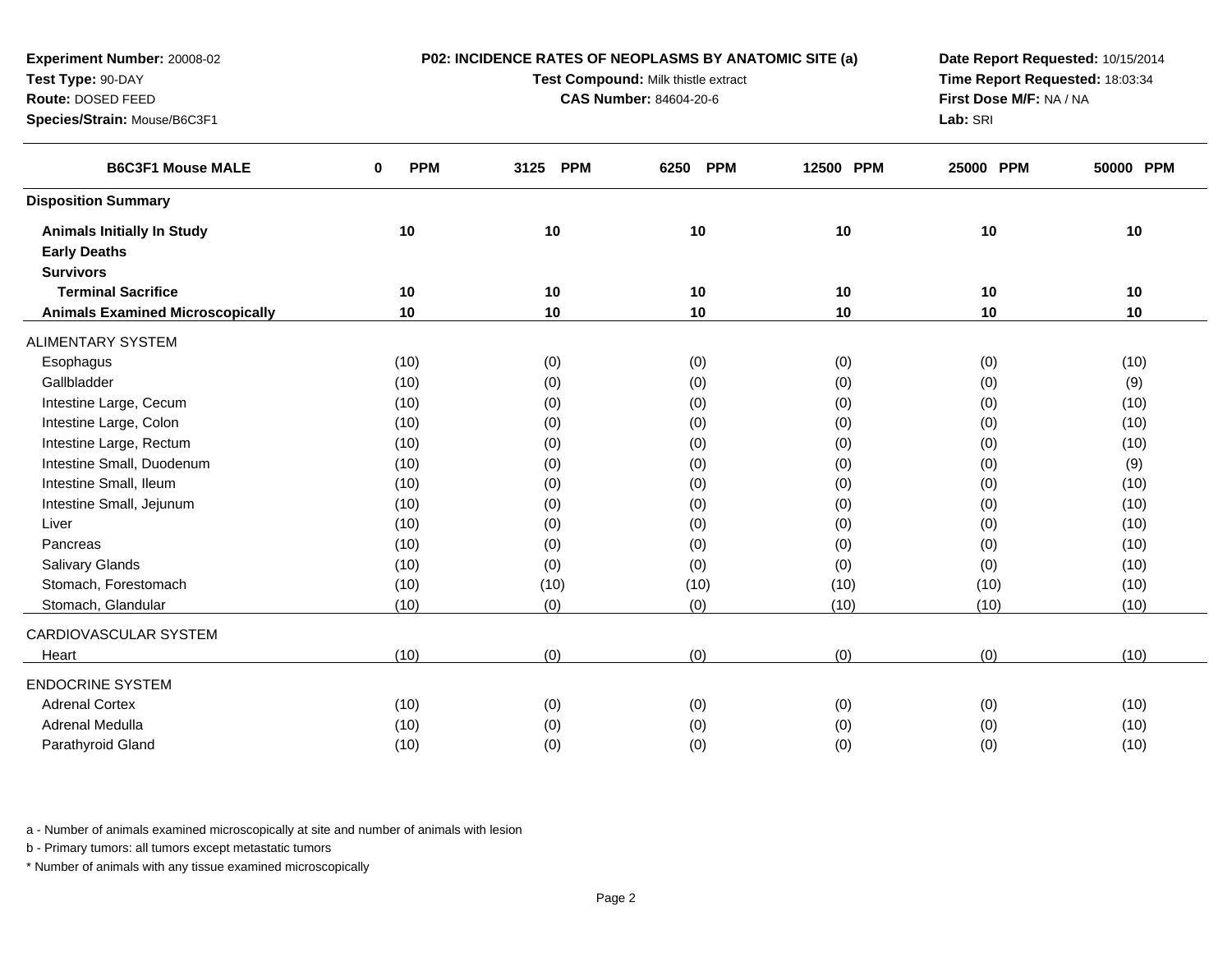| Experiment Number: 20008-02<br>Test Type: 90-DAY<br>Route: DOSED FEED<br>Species/Strain: Mouse/B6C3F1 |                            | P02: INCIDENCE RATES OF NEOPLASMS BY ANATOMIC SITE (a)<br>Test Compound: Milk thistle extract<br><b>CAS Number: 84604-20-6</b> | Date Report Requested: 10/15/2014<br>Time Report Requested: 18:03:34<br>First Dose M/F: NA / NA<br>Lab: SRI |            |            |           |  |
|-------------------------------------------------------------------------------------------------------|----------------------------|--------------------------------------------------------------------------------------------------------------------------------|-------------------------------------------------------------------------------------------------------------|------------|------------|-----------|--|
| <b>B6C3F1 Mouse MALE</b>                                                                              | <b>PPM</b><br>$\mathbf{0}$ | 3125 PPM                                                                                                                       | <b>PPM</b><br>6250                                                                                          | 12500 PPM  | 25000 PPM  | 50000 PPM |  |
| <b>Pituitary Gland</b>                                                                                | (9)                        | (0)<br>(0)                                                                                                                     | (0)                                                                                                         | (0)<br>(0) | (0)<br>(0) | (10)      |  |
| <b>Thyroid Gland</b>                                                                                  | (10)                       |                                                                                                                                | (0)                                                                                                         |            |            | (10)      |  |
| <b>GENERAL BODY SYSTEM</b><br>None                                                                    |                            |                                                                                                                                |                                                                                                             |            |            |           |  |
| <b>GENITAL SYSTEM</b>                                                                                 |                            |                                                                                                                                |                                                                                                             |            |            |           |  |
| Epididymis                                                                                            | (10)                       | (0)                                                                                                                            | (0)                                                                                                         | (0)        | (0)        | (10)      |  |
| <b>Preputial Gland</b>                                                                                | (10)                       | (0)                                                                                                                            | (0)                                                                                                         | (0)        | (0)        | (10)      |  |
| Prostate                                                                                              | (10)                       | (0)                                                                                                                            | (0)                                                                                                         | (0)        | (0)        | (10)      |  |
| Seminal Vesicle                                                                                       | (10)                       | (0)                                                                                                                            | (0)                                                                                                         | (0)        |            | (10)      |  |
| <b>Testes</b>                                                                                         | (10)                       | (0)                                                                                                                            | (0)                                                                                                         | (0)        | (1)        | (10)      |  |
| <b>HEMATOPOIETIC SYSTEM</b>                                                                           |                            |                                                                                                                                |                                                                                                             |            |            |           |  |
| <b>Bone Marrow</b>                                                                                    | (10)                       | (0)                                                                                                                            | (0)                                                                                                         | (0)        | (0)        | (10)      |  |
| Lymph Node, Mandibular                                                                                | (10)                       | (0)                                                                                                                            | (0)                                                                                                         | (0)        | (0)        | (10)      |  |
| Lymph Node, Mesenteric                                                                                | (10)                       | (0)                                                                                                                            | (0)                                                                                                         | (0)        | (0)        | (9)       |  |
| Spleen                                                                                                | (10)                       | (0)                                                                                                                            | (0)                                                                                                         | (0)        | (0)        | (10)      |  |
| Thymus                                                                                                | (10)                       | (0)                                                                                                                            | (0)                                                                                                         | (0)        | (0)        | (10)      |  |
| <b>INTEGUMENTARY SYSTEM</b>                                                                           |                            |                                                                                                                                |                                                                                                             |            |            |           |  |
| Skin                                                                                                  | (10)                       | (0)                                                                                                                            | (0)                                                                                                         | (0)        | (0)        | (10)      |  |
| MUSCULOSKELETAL SYSTEM                                                                                |                            |                                                                                                                                |                                                                                                             |            |            |           |  |
| Bone                                                                                                  | (10)                       | (0)                                                                                                                            | (0)                                                                                                         | (0)        | (0)        | (10)      |  |
| NERVOUS SYSTEM                                                                                        |                            |                                                                                                                                |                                                                                                             |            |            |           |  |
| <b>Brain</b>                                                                                          | (10)                       | (0)                                                                                                                            | (0)                                                                                                         | (0)        | (0)        | (10)      |  |
| <b>RESPIRATORY SYSTEM</b>                                                                             |                            |                                                                                                                                |                                                                                                             |            |            |           |  |
| Lung                                                                                                  | (10)                       | (0)                                                                                                                            | (0)                                                                                                         | (0)        | (0)        | (10)      |  |
| Nose                                                                                                  | (10)                       | (0)                                                                                                                            | (0)                                                                                                         | (0)        | (0)        | (10)      |  |
|                                                                                                       |                            |                                                                                                                                |                                                                                                             |            |            |           |  |

b - Primary tumors: all tumors except metastatic tumors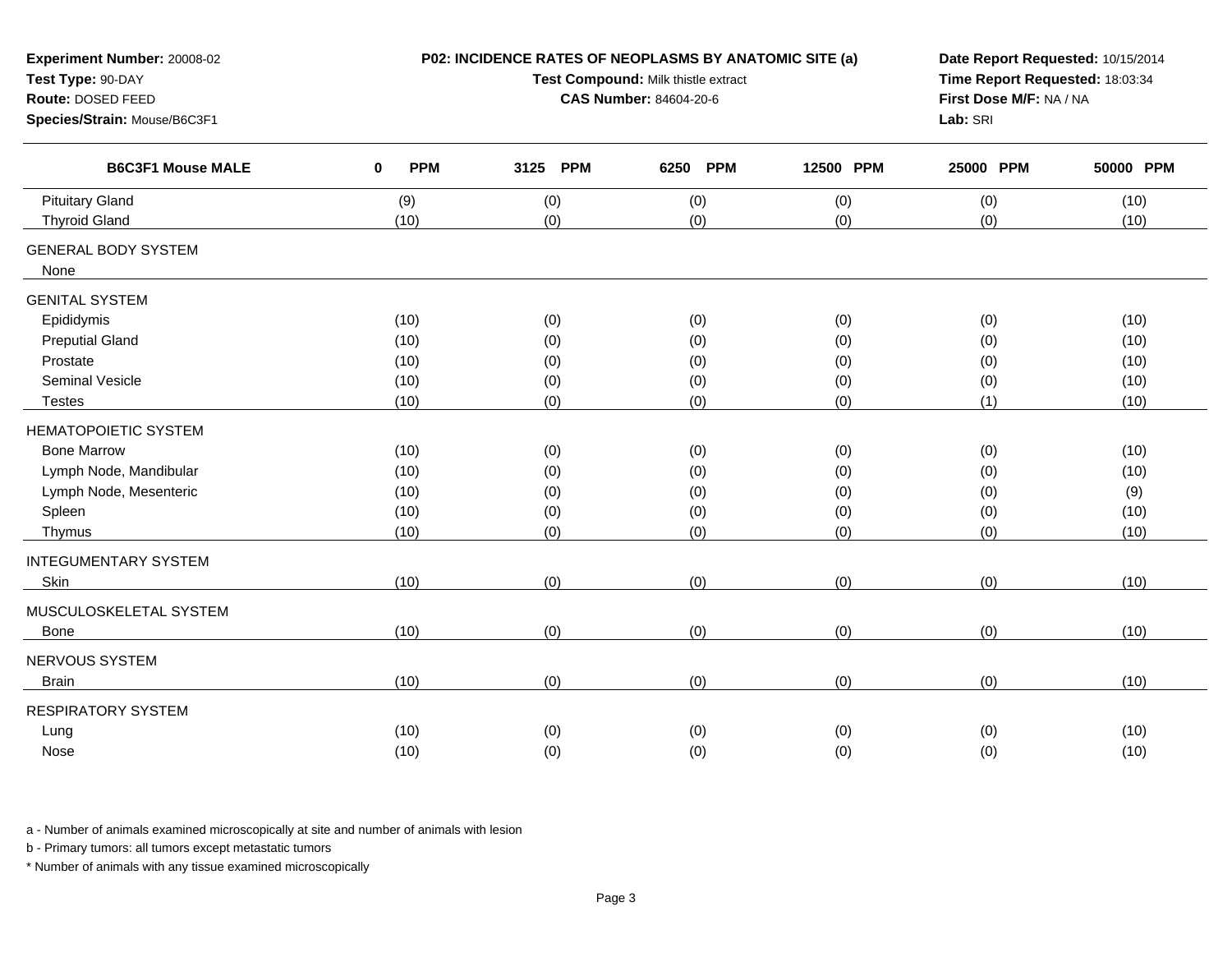| Experiment Number: 20008-02<br>Test Type: 90-DAY<br>Route: DOSED FEED<br>Species/Strain: Mouse/B6C3F1 |                 | P02: INCIDENCE RATES OF NEOPLASMS BY ANATOMIC SITE (a)<br>Test Compound: Milk thistle extract<br><b>CAS Number: 84604-20-6</b> | Date Report Requested: 10/15/2014<br>Time Report Requested: 18:03:34<br>First Dose M/F: NA / NA<br>Lab: SRI |                     |           |           |
|-------------------------------------------------------------------------------------------------------|-----------------|--------------------------------------------------------------------------------------------------------------------------------|-------------------------------------------------------------------------------------------------------------|---------------------|-----------|-----------|
| <b>B6C3F1 Mouse MALE</b>                                                                              | <b>PPM</b><br>0 | <b>PPM</b><br>3125                                                                                                             | <b>PPM</b><br>6250                                                                                          | <b>PPM</b><br>12500 | 25000 PPM | 50000 PPM |
| Trachea                                                                                               | (10)            | (0)                                                                                                                            | (0)                                                                                                         | (0)                 | (0)       | (10)      |
| SPECIAL SENSES SYSTEM                                                                                 |                 |                                                                                                                                |                                                                                                             |                     |           |           |
| Eye                                                                                                   | (10)            | (0)                                                                                                                            | (0)                                                                                                         | (0)                 | (0)       | (10)      |
| <b>Harderian Gland</b>                                                                                | (10)            | (0)                                                                                                                            | (0)<br>(0)                                                                                                  |                     | (0)       | (10)      |
| URINARY SYSTEM                                                                                        |                 |                                                                                                                                |                                                                                                             |                     |           |           |
| Kidney                                                                                                | (10)            | (0)                                                                                                                            | (0)<br>(10)                                                                                                 |                     | (10)      | (10)      |
| <b>Urinary Bladder</b>                                                                                | (10)            | (0)                                                                                                                            | (0)                                                                                                         | (0)                 | (0)       | (10)      |

b - Primary tumors: all tumors except metastatic tumors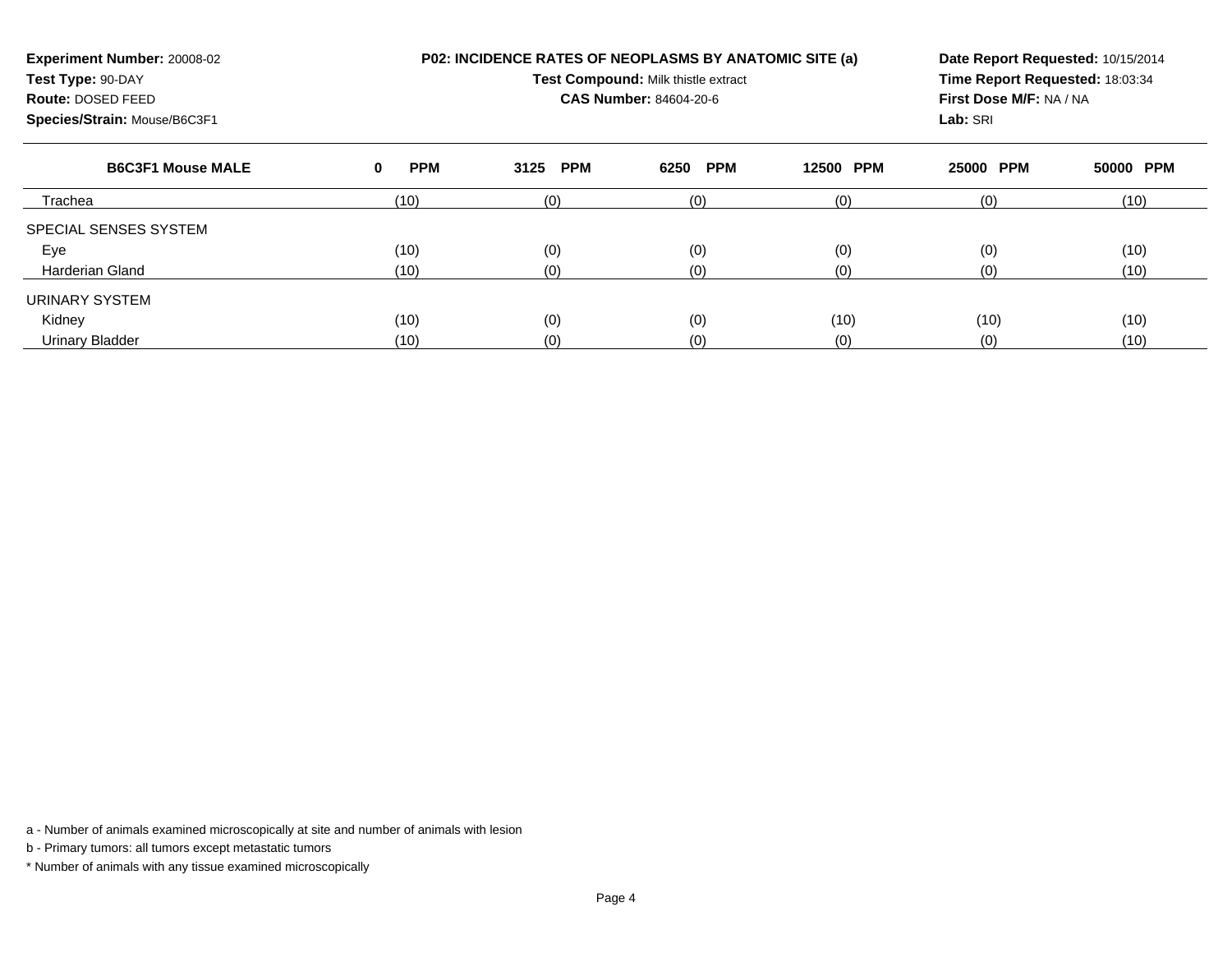| Experiment Number: 20008-02<br>Test Type: 90-DAY<br>Route: DOSED FEED<br>Species/Strain: Mouse/B6C3F1 | <b>P02: INCIDENCE RATES OF NEOPLASMS BY ANATOMIC SITE (a)</b><br>Test Compound: Milk thistle extract<br><b>CAS Number: 84604-20-6</b> |            |      |            |      | Date Report Requested: 10/15/2014<br>Time Report Requested: 18:03:34<br>First Dose M/F: NA / NA<br>Lab: SRI |           |  |           |  |           |  |
|-------------------------------------------------------------------------------------------------------|---------------------------------------------------------------------------------------------------------------------------------------|------------|------|------------|------|-------------------------------------------------------------------------------------------------------------|-----------|--|-----------|--|-----------|--|
| <b>B6C3F1 Mouse MALE</b>                                                                              | $\bf{0}$                                                                                                                              | <b>PPM</b> | 3125 | <b>PPM</b> | 6250 | <b>PPM</b>                                                                                                  | 12500 PPM |  | 25000 PPM |  | 50000 PPM |  |
| <b>Tumor Summary for MALE</b>                                                                         |                                                                                                                                       |            |      |            |      |                                                                                                             |           |  |           |  |           |  |
| <b>Total Animals with Primary Neoplasms (b)</b><br><b>Total Primary Neoplasms</b>                     |                                                                                                                                       |            |      |            |      |                                                                                                             |           |  |           |  |           |  |
| <b>Total Animals with Benign Neoplasms</b><br><b>Total Benign Neoplasms</b>                           |                                                                                                                                       |            |      |            |      |                                                                                                             |           |  |           |  |           |  |
| <b>Total Animals with Malignant Neoplasms</b><br><b>Total Malignant Neoplasms</b>                     |                                                                                                                                       |            |      |            |      |                                                                                                             |           |  |           |  |           |  |
| <b>Total Animals with Metastatic Neoplasms</b><br><b>Total Metastatic Neoplasms</b>                   |                                                                                                                                       |            |      |            |      |                                                                                                             |           |  |           |  |           |  |
| <b>Total Animals with Malignant Neoplasms</b><br><b>Uncertain Primary Site</b>                        |                                                                                                                                       |            |      |            |      |                                                                                                             |           |  |           |  |           |  |
| Total Animals with Neoplasms Uncertain -<br><b>Benign or Malignant</b>                                |                                                                                                                                       |            |      |            |      |                                                                                                             |           |  |           |  |           |  |
| <b>Total Uncertain Neoplasms</b>                                                                      |                                                                                                                                       |            |      |            |      |                                                                                                             |           |  |           |  |           |  |

\*\*\*END OF MALE DATA\*\*\*

a - Number of animals examined microscopically at site and number of animals with lesion

b - Primary tumors: all tumors except metastatic tumors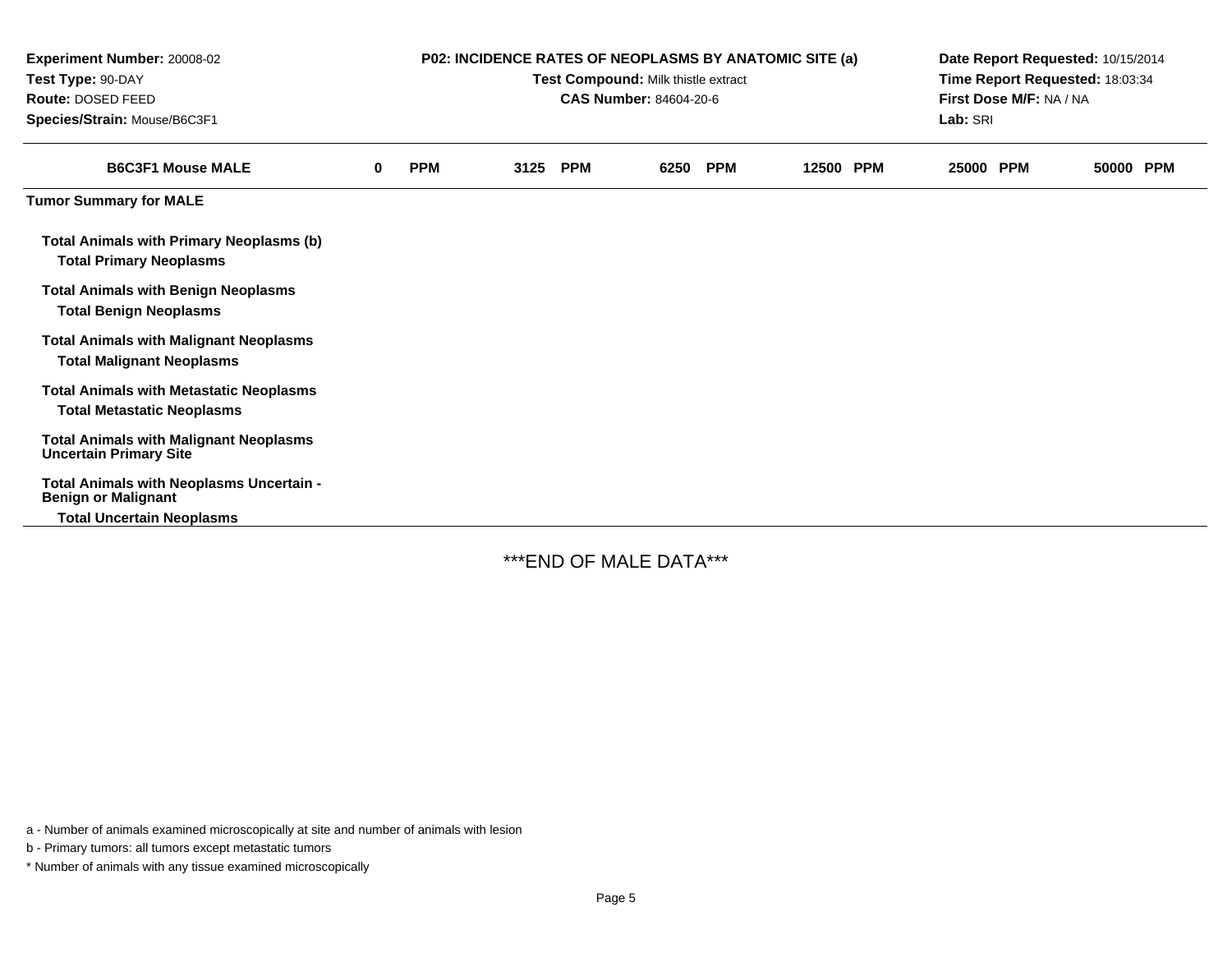| Experiment Number: 20008-02             |                 | P02: INCIDENCE RATES OF NEOPLASMS BY ANATOMIC SITE (a) | Date Report Requested: 10/15/2014 |                         |           |           |  |
|-----------------------------------------|-----------------|--------------------------------------------------------|-----------------------------------|-------------------------|-----------|-----------|--|
| Test Type: 90-DAY                       |                 | Test Compound: Milk thistle extract                    | Time Report Requested: 18:03:34   |                         |           |           |  |
| Route: DOSED FEED                       |                 | <b>CAS Number: 84604-20-6</b>                          |                                   | First Dose M/F: NA / NA |           |           |  |
| Species/Strain: Mouse/B6C3F1            |                 |                                                        |                                   |                         | Lab: SRI  |           |  |
| <b>B6C3F1 Mouse FEMALE</b>              | <b>PPM</b><br>0 | <b>PPM</b><br>3125                                     | 6250<br><b>PPM</b>                | 12500 PPM               | 25000 PPM | 50000 PPM |  |
| <b>Disposition Summary</b>              |                 |                                                        |                                   |                         |           |           |  |
| <b>Animals Initially In Study</b>       | 10              | 10                                                     | 10                                | 10                      | 10        | 10        |  |
| <b>Early Deaths</b>                     |                 |                                                        |                                   |                         |           |           |  |
| <b>Survivors</b>                        |                 |                                                        |                                   |                         |           |           |  |
| <b>Terminal Sacrifice</b>               | 10              | 10                                                     | 10                                | 10                      | 10        | 10        |  |
| <b>Animals Examined Microscopically</b> | 10              | 10                                                     | 10                                | 10                      | 10        | 10        |  |
| <b>ALIMENTARY SYSTEM</b>                |                 |                                                        |                                   |                         |           |           |  |
| Esophagus                               | (10)            | (0)                                                    | (0)                               | (0)                     | (0)       | (10)      |  |
| Gallbladder                             | (10)            | (0)                                                    | (0)                               | (0)                     | (0)       | (10)      |  |
| Intestine Large, Cecum                  | (10)            | (0)                                                    | (0)                               | (0)                     | (0)       | (10)      |  |
| Intestine Large, Colon                  | (10)            | (0)                                                    | (0)                               | (0)                     | (0)       | (10)      |  |
| Intestine Large, Rectum                 | (10)            | (0)                                                    | (0)                               | (0)                     | (0)       | (10)      |  |
| Intestine Small, Duodenum               | (10)            | (0)                                                    | (0)                               | (0)                     | (0)       | (10)      |  |
| Intestine Small, Ileum                  | (10)            | (0)                                                    | (0)                               | (0)                     | (0)       | (10)      |  |
| Intestine Small, Jejunum                | (10)            | (0)                                                    | (0)                               | (0)                     | (0)       | (10)      |  |
| Liver                                   | (10)            | (10)                                                   | (10)                              | (10)                    | (10)      | (10)      |  |
| Pancreas                                | (10)            | (1)                                                    | (0)                               | (0)                     | (0)       | (10)      |  |
| <b>Salivary Glands</b>                  | (10)            | (0)                                                    | (0)                               | (0)                     | (0)       | (10)      |  |
| Stomach, Forestomach                    | (10)            | (10)                                                   | (10)                              | (10)                    | (10)      | (10)      |  |
| Stomach, Glandular                      | (10)            | (0)                                                    | (0)                               | (0)                     | (10)      | (10)      |  |
| CARDIOVASCULAR SYSTEM                   |                 |                                                        |                                   |                         |           |           |  |
| Heart                                   | (10)            | (0)                                                    | (0)                               | (0)                     | (0)       | (10)      |  |
| <b>ENDOCRINE SYSTEM</b>                 |                 |                                                        |                                   |                         |           |           |  |
| <b>Adrenal Cortex</b>                   | (10)            | (1)                                                    | (0)                               | (0)                     | (0)       | (10)      |  |
| Adrenal Medulla                         | (10)            | (0)                                                    | (0)                               | (0)                     | (0)       | (10)      |  |
| Parathyroid Gland                       | (10)            | (0)                                                    | (0)                               | (0)                     | (0)       | (10)      |  |
|                                         |                 |                                                        |                                   |                         |           |           |  |

b - Primary tumors: all tumors except metastatic tumors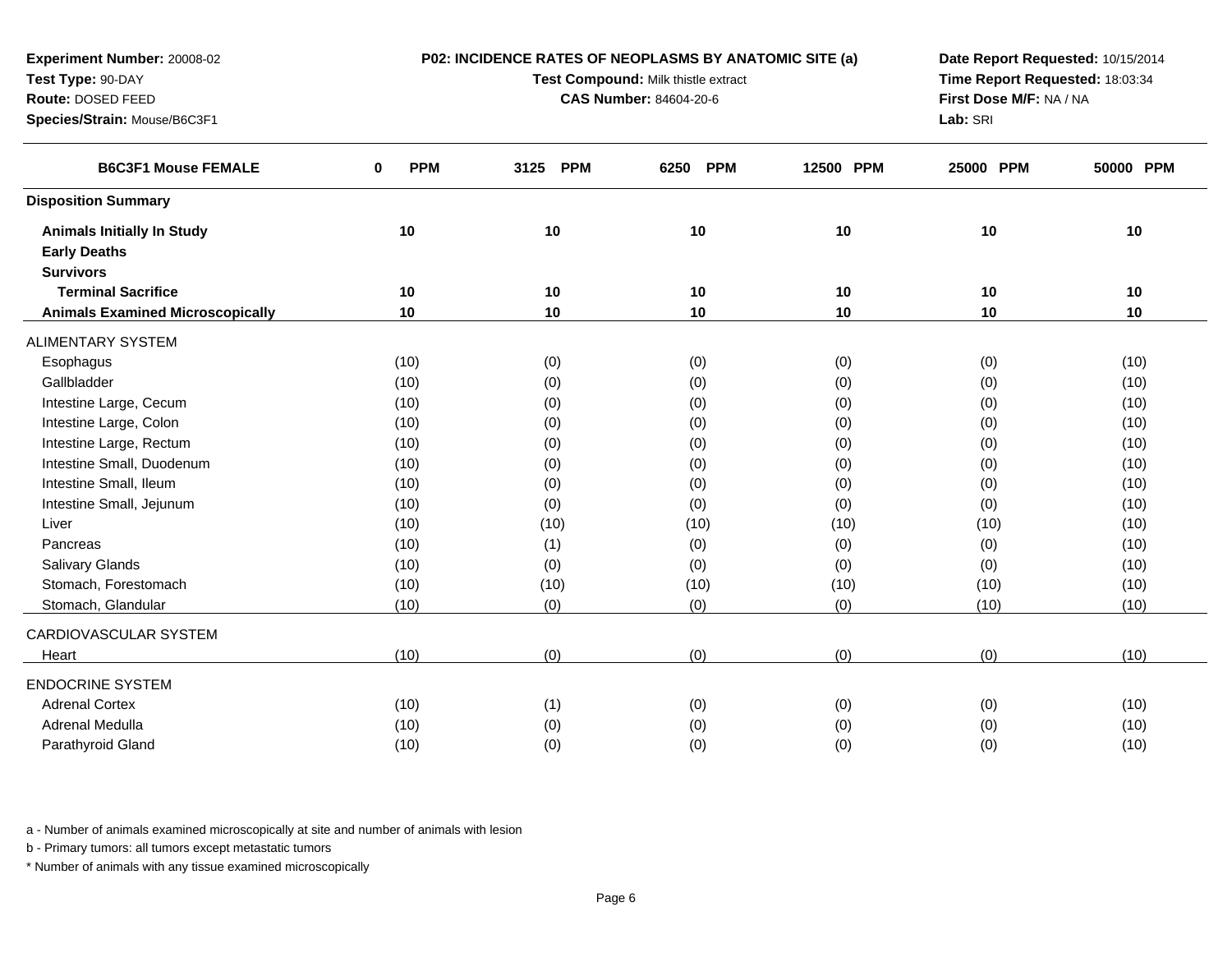| Experiment Number: 20008-02<br>Test Type: 90-DAY<br>Route: DOSED FEED<br>Species/Strain: Mouse/B6C3F1                     |                                      | P02: INCIDENCE RATES OF NEOPLASMS BY ANATOMIC SITE (a)<br>Test Compound: Milk thistle extract<br><b>CAS Number: 84604-20-6</b> | Date Report Requested: 10/15/2014<br>Time Report Requested: 18:03:34<br>First Dose M/F: NA / NA<br>Lab: SRI |                                 |                                 |                                      |
|---------------------------------------------------------------------------------------------------------------------------|--------------------------------------|--------------------------------------------------------------------------------------------------------------------------------|-------------------------------------------------------------------------------------------------------------|---------------------------------|---------------------------------|--------------------------------------|
| <b>B6C3F1 Mouse FEMALE</b>                                                                                                | $\bf{0}$<br><b>PPM</b>               | 3125 PPM                                                                                                                       | <b>PPM</b><br>6250                                                                                          | 12500 PPM                       | 25000 PPM                       | 50000 PPM                            |
| <b>Pituitary Gland</b><br><b>Thyroid Gland</b>                                                                            | (10)<br>(10)                         | (0)<br>(0)                                                                                                                     | (0)<br>(0)                                                                                                  | (0)<br>(0)                      | (0)<br>(0)                      | (9)<br>(10)                          |
| <b>GENERAL BODY SYSTEM</b><br>None                                                                                        |                                      |                                                                                                                                |                                                                                                             |                                 |                                 |                                      |
| <b>GENITAL SYSTEM</b><br><b>Clitoral Gland</b><br>Ovary<br><b>Uterus</b>                                                  | (10)<br>(10)<br>(10)                 |                                                                                                                                | (0)<br>(1)<br>(0)<br>(0)<br>(0)<br>(0)                                                                      |                                 | (0)<br>(0)<br>(0)               | (10)<br>(10)<br>(10)                 |
| <b>HEMATOPOIETIC SYSTEM</b><br><b>Bone Marrow</b><br>Lymph Node, Mandibular<br>Lymph Node, Mesenteric<br>Spleen<br>Thymus | (10)<br>(10)<br>(10)<br>(10)<br>(10) | (0)<br>(0)<br>(0)<br>(0)<br>(0)                                                                                                | (0)<br>(0)<br>(0)<br>(0)<br>(0)                                                                             | (0)<br>(0)<br>(0)<br>(0)<br>(0) | (0)<br>(0)<br>(0)<br>(0)<br>(0) | (10)<br>(10)<br>(10)<br>(10)<br>(10) |
| <b>INTEGUMENTARY SYSTEM</b><br>Mammary Gland<br>Skin                                                                      | (10)<br>(10)                         | (0)<br>(0)                                                                                                                     | (0)<br>(0)                                                                                                  | (0)<br>(0)                      | (0)<br>(0)                      | (10)<br>(10)                         |
| MUSCULOSKELETAL SYSTEM<br>Bone<br>NERVOUS SYSTEM<br><b>Brain</b>                                                          | (10)<br>(10)                         | (0)<br>(0)                                                                                                                     | (0)<br>(0)                                                                                                  | (0)<br>(0)                      | (0)<br>(0)                      | (10)<br>(10)                         |
| <b>RESPIRATORY SYSTEM</b><br>Lung<br>Nose<br>Trachea                                                                      | (10)<br>(10)<br>(10)                 | (0)<br>(0)<br>(0)                                                                                                              | (0)<br>(0)<br>(0)                                                                                           | (0)<br>(0)<br>(0)               | (0)<br>(0)<br>(0)               | (10)<br>(10)<br>(10)                 |

b - Primary tumors: all tumors except metastatic tumors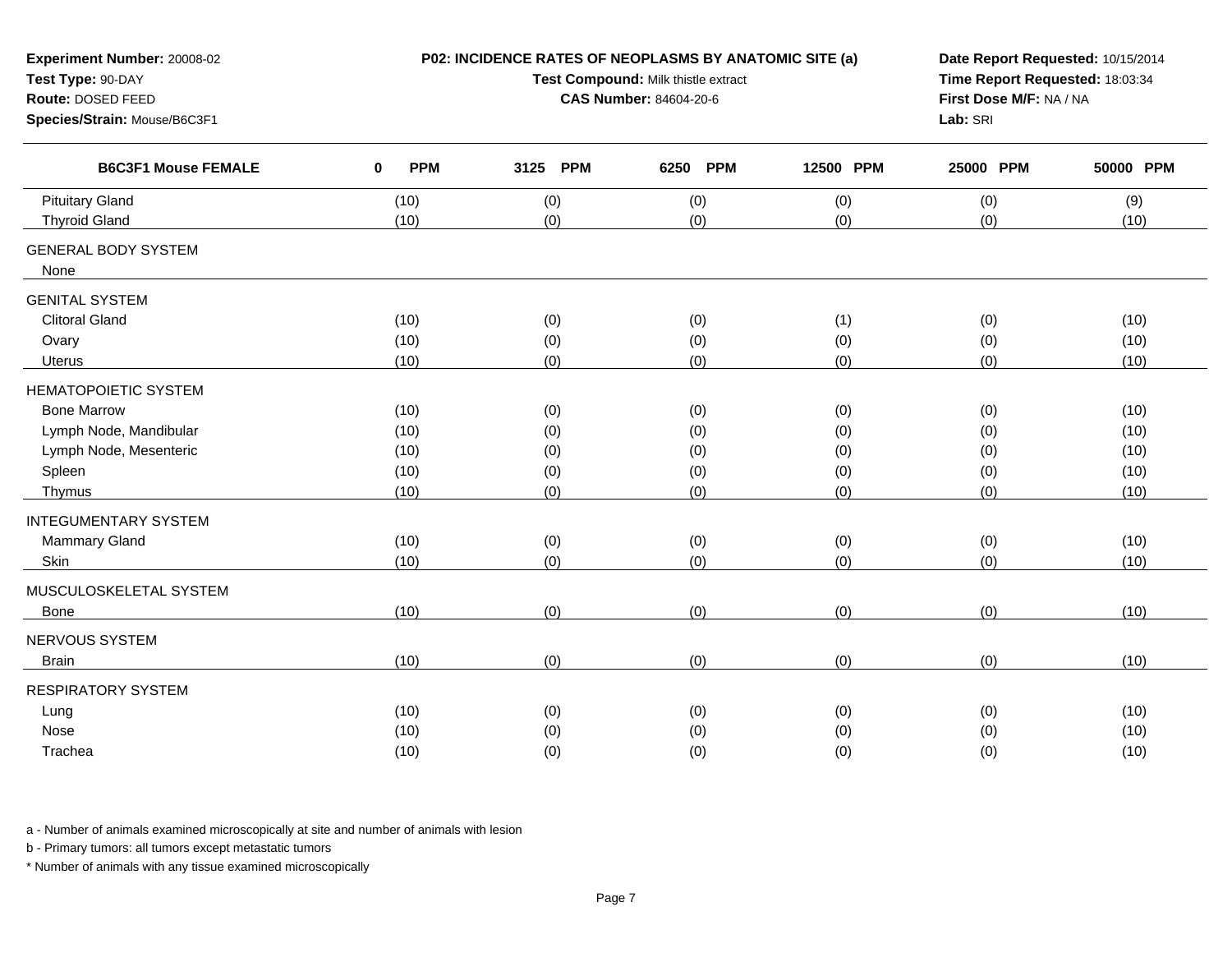| Experiment Number: 20008-02<br>Test Type: 90-DAY<br>Route: DOSED FEED<br>Species/Strain: Mouse/B6C3F1 |                 | <b>P02: INCIDENCE RATES OF NEOPLASMS BY ANATOMIC SITE (a)</b><br>Test Compound: Milk thistle extract<br>CAS Number: 84604-20-6 | Date Report Requested: 10/15/2014<br>Time Report Requested: 18:03:34<br>First Dose M/F: NA / NA<br>Lab: SRI |                     |           |           |
|-------------------------------------------------------------------------------------------------------|-----------------|--------------------------------------------------------------------------------------------------------------------------------|-------------------------------------------------------------------------------------------------------------|---------------------|-----------|-----------|
| <b>B6C3F1 Mouse FEMALE</b>                                                                            | <b>PPM</b><br>0 | <b>PPM</b><br>3125                                                                                                             | <b>PPM</b><br>6250                                                                                          | 12500<br><b>PPM</b> | 25000 PPM | 50000 PPM |
| SPECIAL SENSES SYSTEM                                                                                 |                 |                                                                                                                                |                                                                                                             |                     |           |           |
| Eye                                                                                                   | (10)            | (0)                                                                                                                            | (0)                                                                                                         | (0)                 | (0)       | (10)      |
| <b>Harderian Gland</b>                                                                                | (10)            | (0)                                                                                                                            | (0)                                                                                                         | (0)                 | (0)       | (10)      |
| URINARY SYSTEM                                                                                        |                 |                                                                                                                                |                                                                                                             |                     |           |           |
| Kidney                                                                                                | (10)            | (0)                                                                                                                            | (0)                                                                                                         | (0)                 | (0)       | (10)      |
| Urinary Bladder                                                                                       | (10)            | (0)                                                                                                                            | (0)                                                                                                         | (10)                |           |           |

b - Primary tumors: all tumors except metastatic tumors